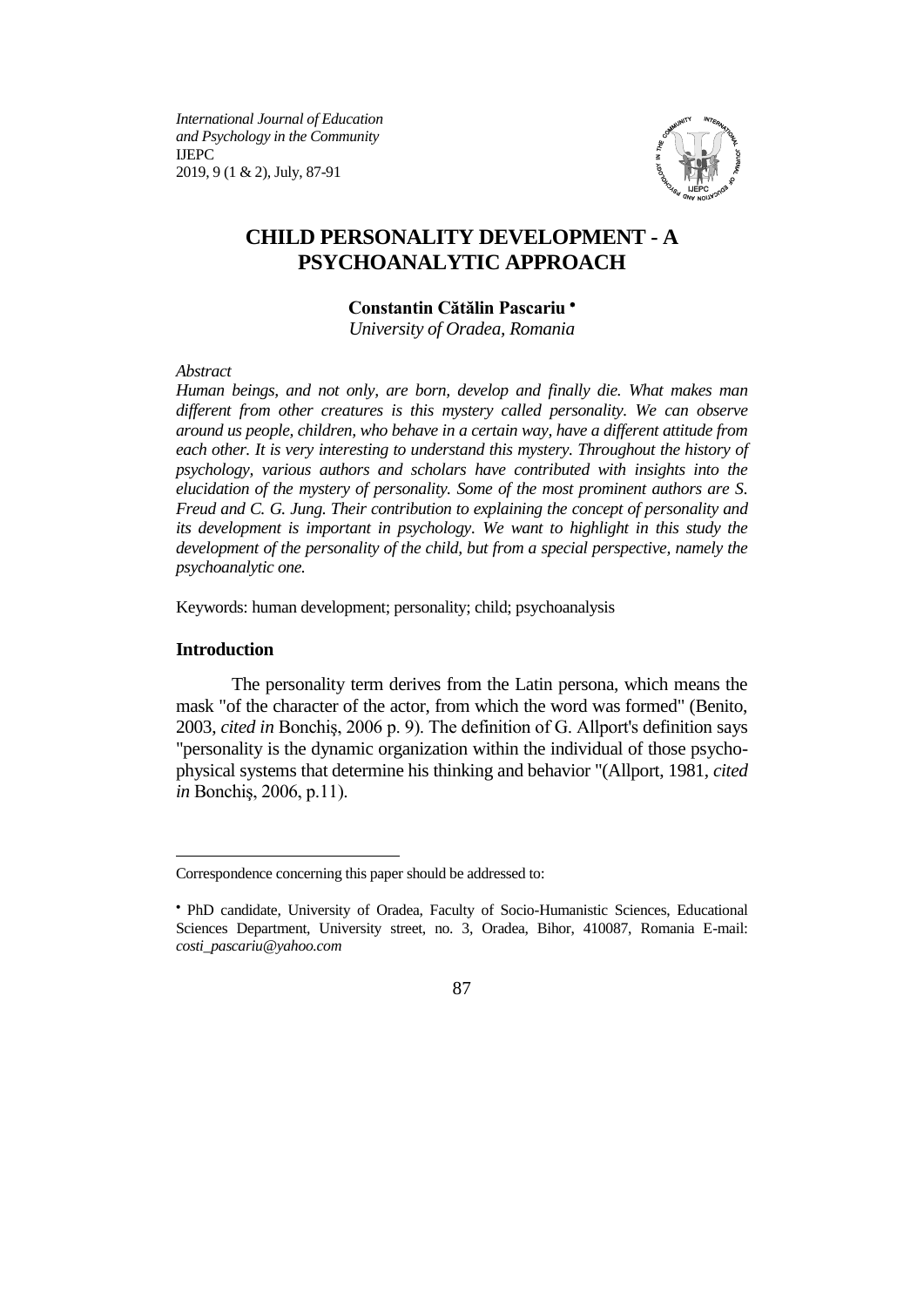Personality refers to important and relatively stable aspects of behavior. Some theorists say that personality can be studied only by observing social and external behavior. However, for most psychologists, personality originates within the individual. They point out that personality can also be manifested in the absence of contacts with others and may have aspects that are not visible (Ewen, 2012, p. 23).

Personality covers a wide range of human behaviors that encompass almost all dimensions of a person - the mental, emotional, social and physical dimensions (Ewen, 2012, p. 23).

#### **Personality structure in Freud's view**

The concept of psychoanalysis is a polysemanthic word. The initial meaning was the therapeutic method. According to the Great Dictionary of Psychology (Larousse, 2006), psychoanalysis is an investigative process, a theory, a doctrine of interpretation of the human psyche, a science whose subject is the unconscious psyche.

Psychoanalysis is a method of research, an unbiased instrument by exploring the unconscious, a method of treatment of neuropsychic diseases, based on the free association (the patient has to relate everything that goes to his mind without any restraint), the analysis of dreams and some automatic reactions, seemingly so insignificant.

Psychoanalytic theory is a psychological and technical psychotherapy theory enunciated by Sigmund Freud, based on the analysis of unconscious mental processes and the conflict between different spheres of the psyche (ego and libido).

Classical psychoanalytic theory emphasizes the biological causes of human behavior. Freud supposed that the human mind performs its functions using energy similar to the physiological fission of the body that procures energy from food, the difference being that the energy used by the mind is of a psychic nature. The connection between the two types of energy is captured by Freud through the concept of instinct. The instinct is in the psychoanalytic conception mental representation of the stimuli of bodily origin (Bonchiş, Drugaş, Trip, & Dindelegan, 2009, p. 90).

According to Freudian theory, instincts are divided into two categories: the instincts of life and the instincts of death. Among the instincts of life, Freud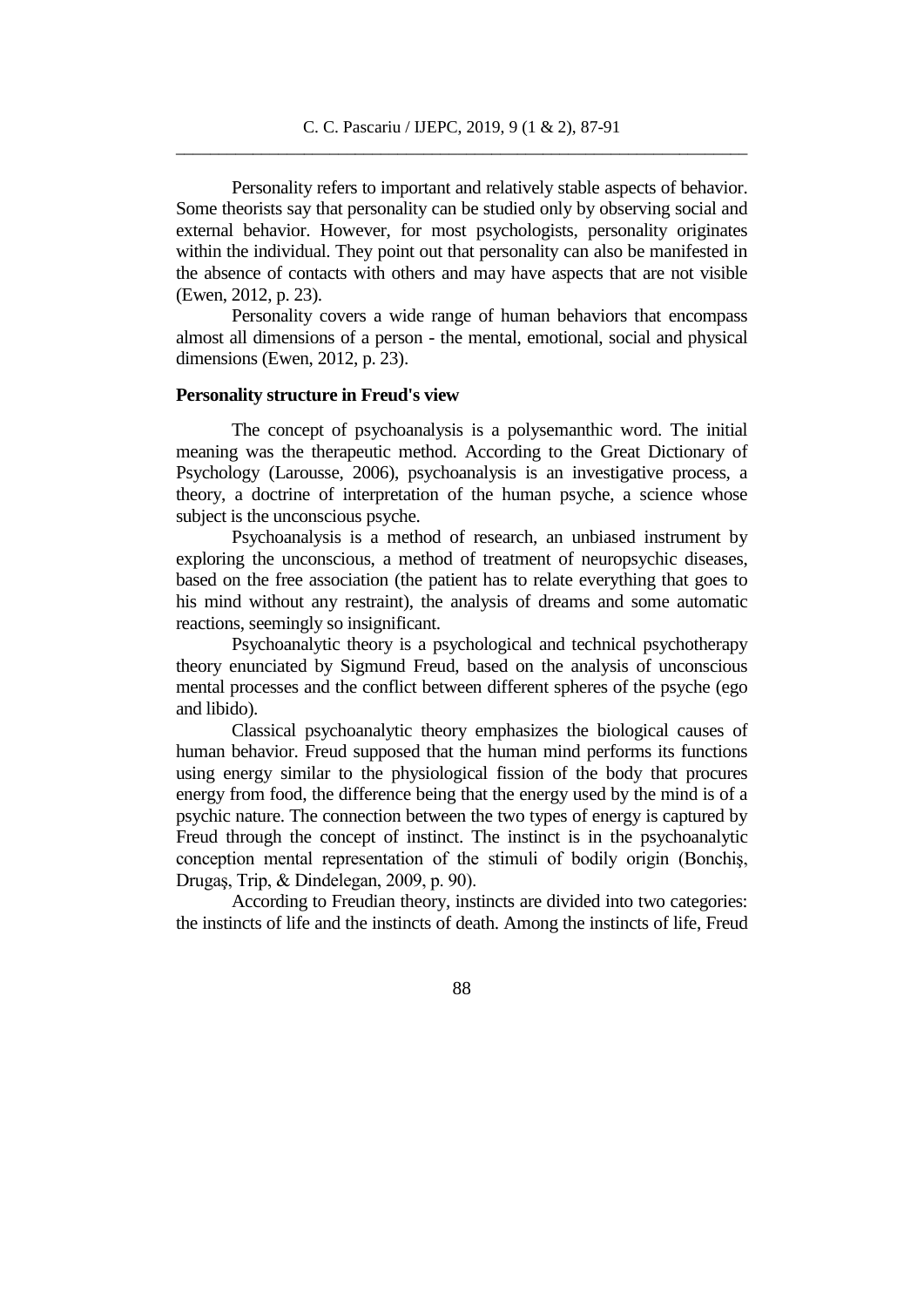considers the sexual one to be the most important, including not only the erotic side, but also any other behavior and thoughts that produce pleasure. Freud frequently replaced the term instinct with the Greek word "eros" to emphasize that sexuality involves more than sexual intercourse or reproduction. The instincts of death are based on the assumption that all living beings manifest the unconscious desire to die. The most important of the instincts of death is aggression (Bonchiş et al., 2009, pp. 91-92).

Freud initially divided personality into three levels (the topographic model): Conscious, Preconscious, and Unconscious.

The consciousness includes the sensations and experiences we can access at any time. It was considered a narrower part of personality, because only a small percentage of our sensations and memories can coexist in a conscious one at a time.

The preconscious is the deposit of memories, of thoughts that we are not aware of, but which can easily be brought into the field of consciousness.

The unconscious is the essential, unseen part of the psychoanalytic theory. It contains the instincts, desires, which determine our behavior; is the storehouse of forces that we cannot see or control (Bonchiş et al., 2009, p. 92).

To overcome the shortcomings of the topographic model, Freud revised his theory by proposing a structural model describing the personality through three basic notions: ID - the correspondence of the old unconscious term; ego, superego.

ID is the only component of the personality present since birth and contains the genetic heritage and reflexes. In Freud's conception, the origin of personality is a biological one, ID being the basic element of personality.

The ID is directly focused on the satisfaction of bodily needs, to eliminate the tension caused by the emergence of a need. It operates in accordance with the principle of pleasure, without allowing any delay or postponement whatever the nature of needs, thus being totally illogical and amoral, bypassing the constraints of reality (Bonchiş et al., 2009)

The ego develops in ID from the age of 6-8 months, and its formation is influenced by experiences that help the child to differentiate between himself and the non-self, especially with regard to his own body. The child makes an important breakthrough during this period, namely that the environment contains objects that can meet the requirements of the ID. Thus the ego possesses the consciousness of reality and is able to perceive and manipulate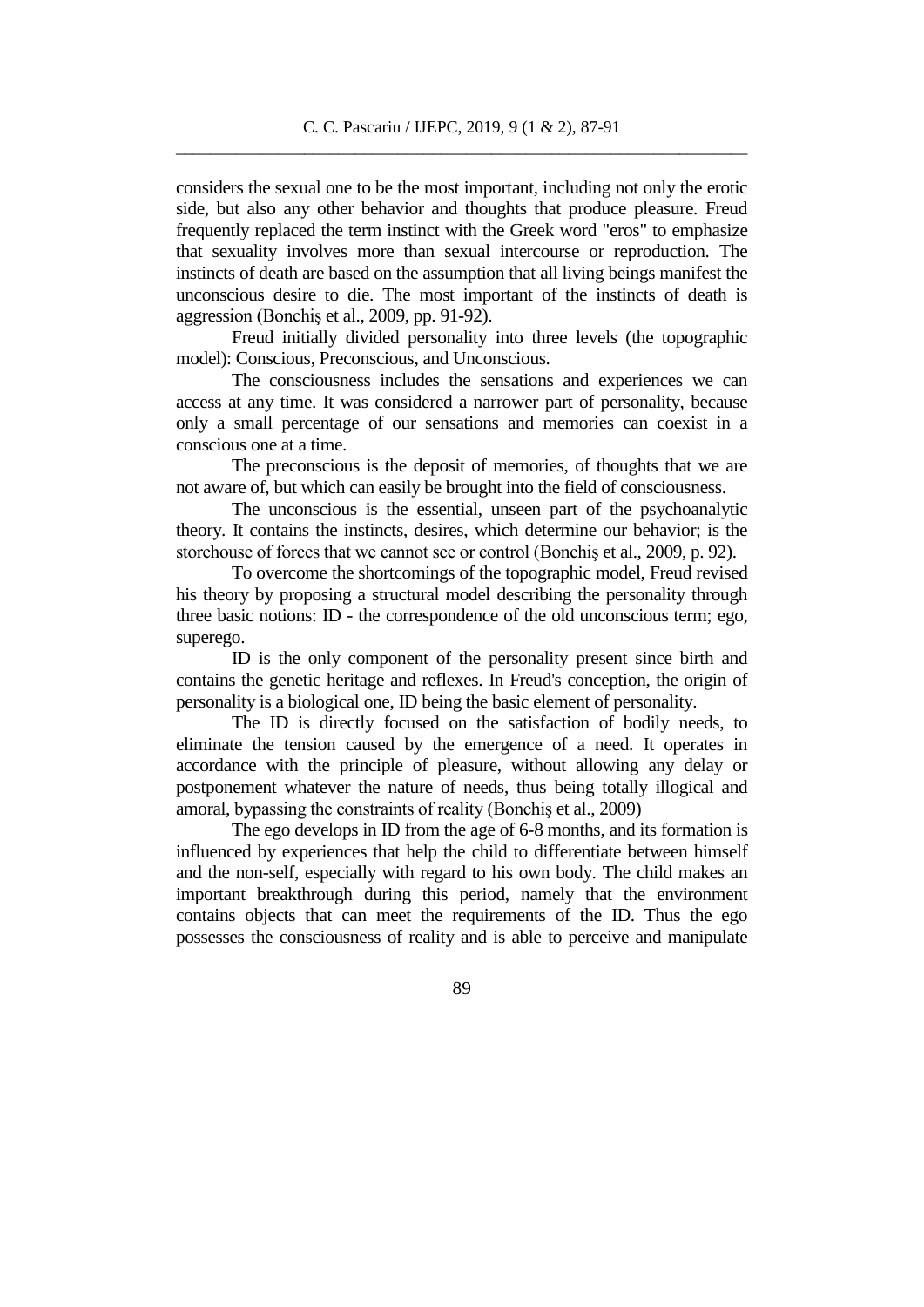the environment by operating according to the principle of reality. The stronger the ego, the healthier is the personality (Ewen, 2012, pp. 41-42).

Superego is a special part of the self that observes and participates in the judgment of others. It forms from ID during the second year of life and up to the fifth year of life and continues to influence the characteristics of the surrounding people. Superego is partially convincing and partly unconscious. It operates according to the internalized moral imperatives and can be realistic and self-conserving (Ewen, 2012, p. 49).

#### **Child personality development**

In the development process, the personality, like the whole living nature, undergoes a series of transformations that allow the transition from the immaturity of childhood to adult maturity. From a psychoanalytic perspective, a theory of personality development has to consider two aspects. The first point is that the individual must go through certain stages of development: the development of thought and instincts. The second aspect draws attention to the importance that should be given to the experiences of the early years of life, and this because of the impact that events have on maturity behavior. For Freud, personality development consists of a series of psycho-sexual stages (*see* Table 1). Each stage is characterized by a certain erogenous area, which serves as a primary source of pleasure (Ewen, 2012, pp. 51-52).

| I avie 1. Summaly of the stages of evolution after Field |         |                                       |                                                   |
|----------------------------------------------------------|---------|---------------------------------------|---------------------------------------------------|
| Age                                                      | Stage   | Priority in development               | Incomplete resolution of the characteristic stage |
|                                                          |         |                                       | that occurs in adulthood                          |
| $0$ to $1$ year                                          | Oral    | Alimentary                            | Passivity, tendency to blame, addictive           |
|                                                          |         |                                       | behavior.                                         |
| 2 to 3 years                                             | Anal    | Daily care                            | Obsessions, opposition tendency, excessive        |
|                                                          |         |                                       | preoccupation with order and cleanliness.         |
| 3 to 6 years                                             | Phallic | Identification with the parent of the | Vanity, Oedipus and Electra conflict              |
|                                                          |         | same sex                              |                                                   |
| 6 to 12 years                                            | Latency | Developing defense mechanisms         | Somatization                                      |
| 12 to 18 years                                           | Genital | Sexually mature relationships and     | Adults who have successfully completed            |
|                                                          |         | emotional intimacy                    | previous stages reach this stage with a clear     |
|                                                          |         |                                       | sense of their own identity and clear interests   |

 $T$  table 1. Summary of the stages of the stages of the stages of the stages of the stages of the stages of the stages of the stages of the stages of the stages of the stages of the stages of the stages of the stages of t

Jung did not emphasize the existence of stages in personality development as Freud did. The main periods of personality development in Jung's vision are: